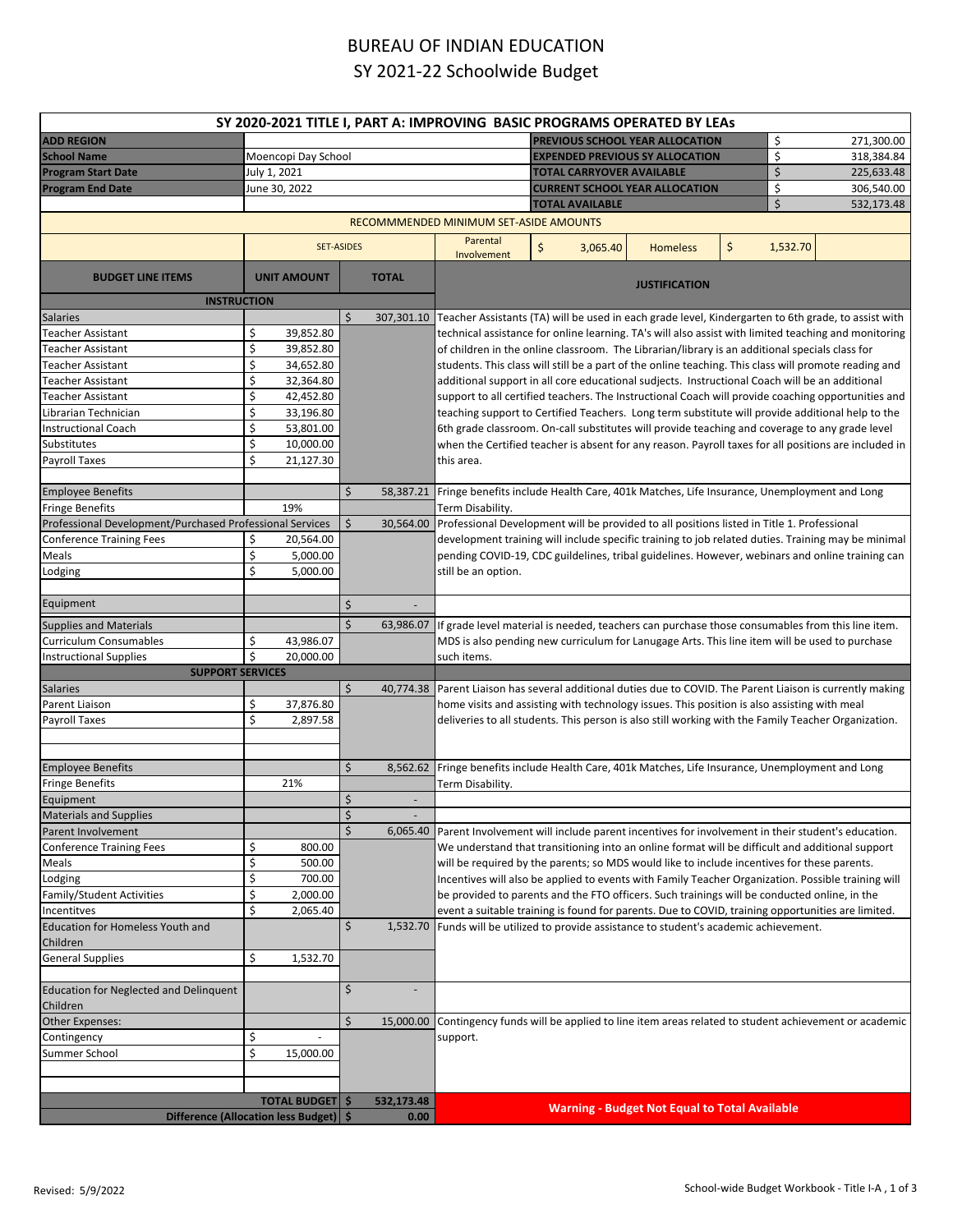## BUREAU OF INDIAN EDUCATION SY 2021-22 Schoolwide Budget